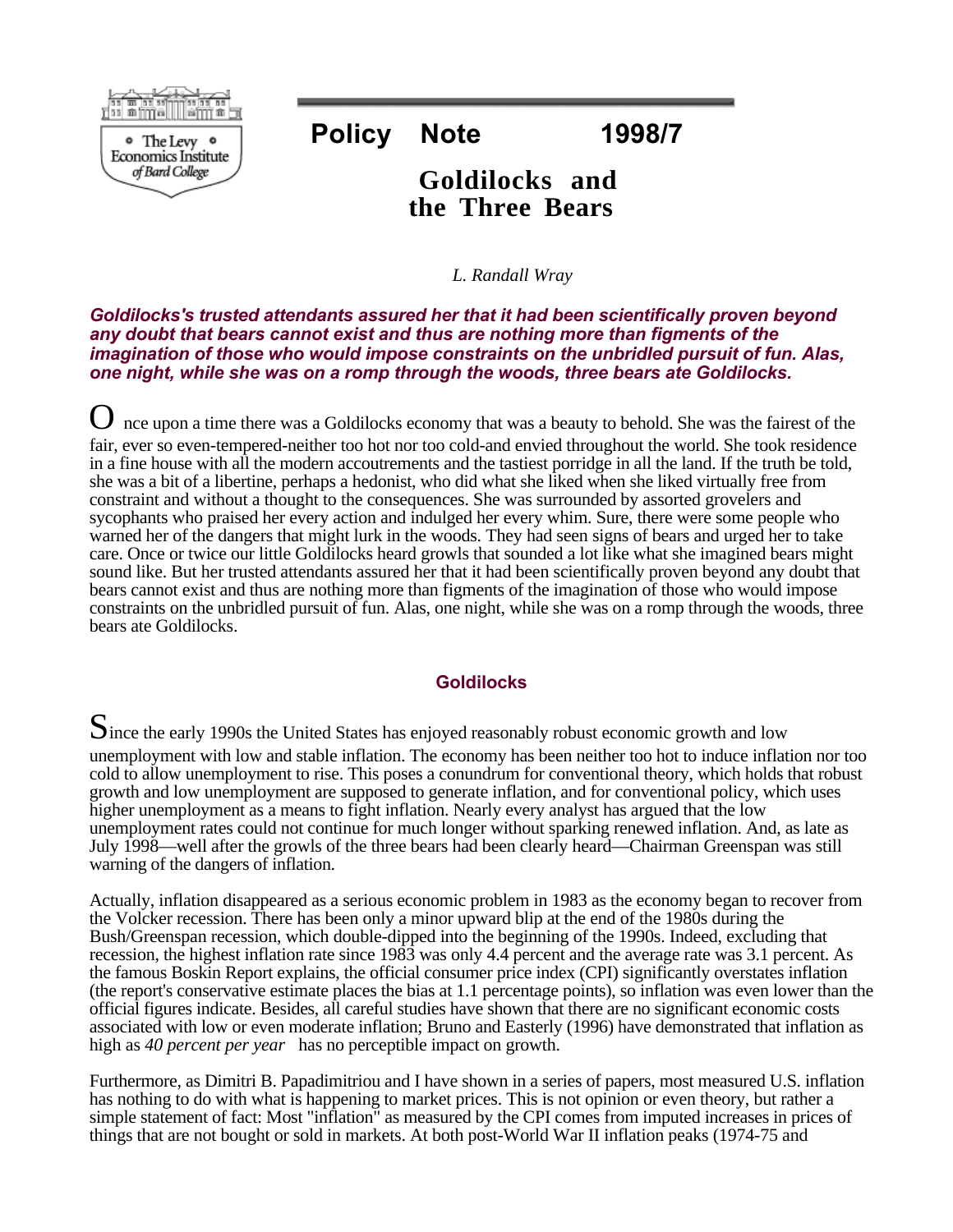1979-81), fully half of the measured inflation came from the housing sector, and most of that was due to price increases *imputed* to the "rental services" accruing from housing, mainly owner-occupied homes. Thus, it is not surprising that our worst bouts of inflation have not coincided with an "overheated" economy, since inflation of the CPI has little to do with rising market prices. Our only serious inflations since 1970 have occurred during downturns and have resulted primarily from a combination of bad luck (crop failures, energy price shocks), perverse policy (high interest rates, which get passed along in prices), and poor sales (which induce firms to raise markups to protect revenue)-although Bureau of Labor Statistics decisions about methods used to impute prices (of, for example, housing services and a portion of medical care) are an important and confounding variable.

In any case, our Goldilocks economy was not nearly so beautiful as imagined unless it is compared to a few, carefully selected aberrant years (mainly in the late 1970s). The inflation rate from 1992 through 1997 averaged 2.6 percent, or less than half a percentage point lower than it has since the Volcker recession (throwing out the Bush/Greenspan recession); still, this was a bit higher than the 2.5 percent posted in the "Keynesian" 1960s-during which a war was conducted against Viet Nam and social spending soared for Great Society programs and to house, educate, adjudicate, incarcerate, and transport the baby boom. The civilian unemployment rate (for the population 16 years and over) of the Goldilocks economy averaged nearly 5.9 percent, never dropping below 4.6 percent; in contrast, the unemployment rate of the Keynesian period dropped to 4.5 percent in 1965 and remained well below 4 percent for the remainder of the decade.

Our worst unemployment periods, as well as our most serious inflations, have come during economic downturns (that is not surprising); and that means that our worst unemployment periods have come during periods of high inflation (that is surprising). In other words, robust growth has generally been associated with low inflation and low unemployment, so the Goldilocks economy is not as unusual as is often believed-at least, not in the pundits' sense of "neither too hot nor too cold."

#### **The Three Bears**

What the pundits missed, or at any rate discounted, was the danger that lurked in the woods-the three bears. Unlike the Papa, Mama, and Baby Bears faced by the storybook Goldilocks, our Goldilocks faced three ferocious grizzlies: a cascading, global financial crisis; global deflation and excess capacity (or insufficient demand); and a domestic fiscal surplus in conjunction with record private deficits.

### **A Grizzly Flu**

How many market "corrections" does it take to make a financial crisis? One correction blew in from the East. After a couple of decades of rapid development and a huge number of testimonials holding up Asia as an example of the benefits of liberalization (and nearly as many speeches denigrating Asia for the barriers to trade it had erected), all hell broke loose-to put it in strictly technical terms. Faced with more than a 50 percent devaluation of the yen against the dollar between 1995 and 1997, which reduced competitiveness of East Asian countries that had maintained stable exchange rates against the dollar, countries in the region abandoned a commitment to their currencies. In July 1997 the Bank of Thailand allowed the baht to move outside its exchange rate band with the dollar; rather than interpreting this as a good sign because it would restore competitiveness, markets responded by trying to sell out the whole region. In addition to the obvious problems that rapid devaluation brings, currency devaluation increased the real burden of foreign currency-denominated debt far more than it could increase export earnings through increased price competitiveness. Foreign lenders began to call in loans, domestic firms and financial institutions tried to sell domestic assets to obtain dollars, and East Asia imploded in a classic Minsky-Fisher debt deflation.

**After a couple of decades of rapid development and a huge number of testimonials holding up Asia as an example of the benefits of liberalization (and nearly as many speeches denigrating Asia for the barriers to trade it had erected), all hell broke loose—to put it in strictly technical terms.** 

Pundits immediately calculated that the Asian crisis would knock half a percentage point off U.S. growth, max. They then waited an hour or two, and when the U.S. economy did not perceptibly slow, they concluded that their calculations had been overly pessimistic. With the benefit of 20/20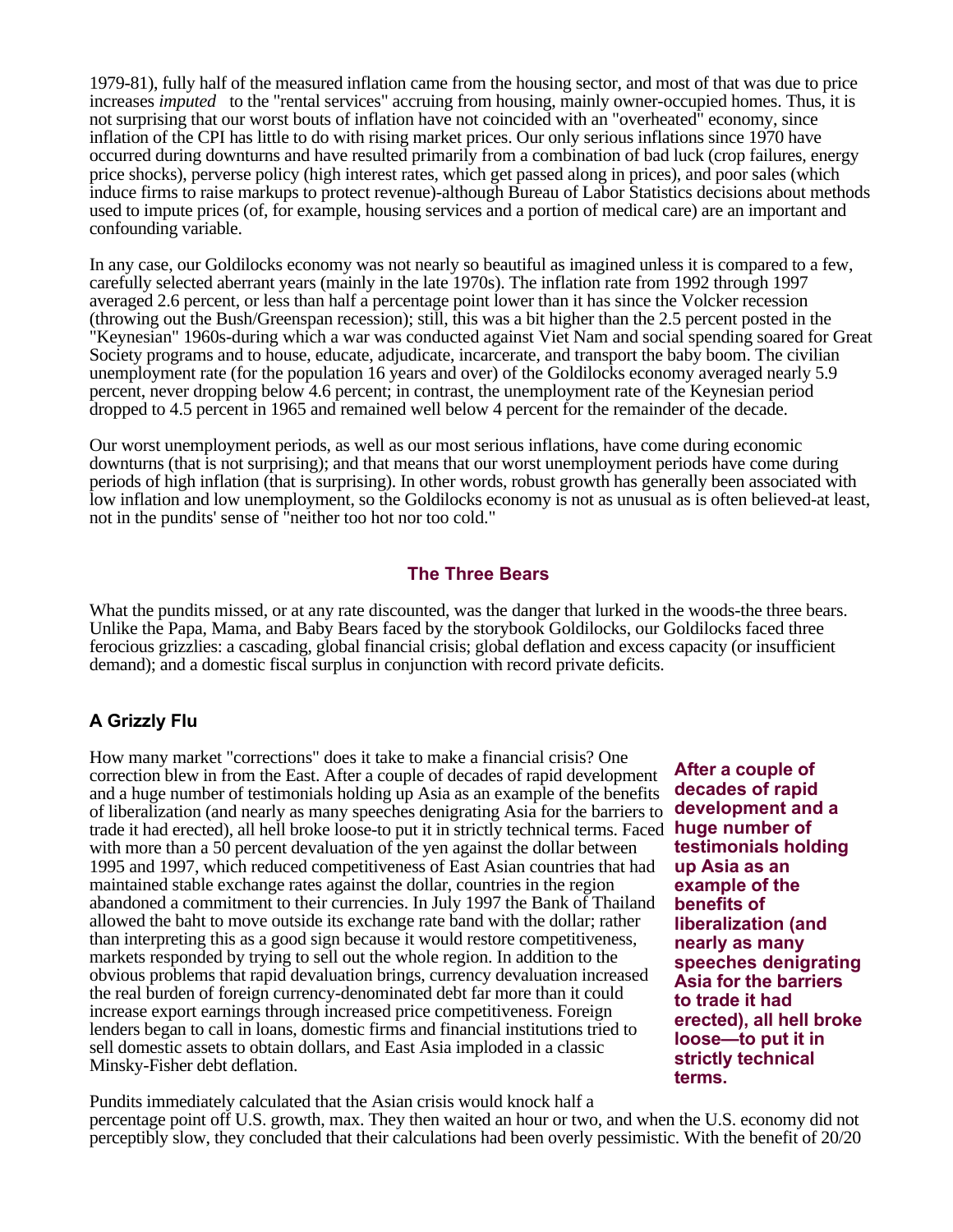hindsight, they explained it was obvious all along that Asia had been a hopeless wreck from the start, with overvalued currencies and real estate and, worse still, with "crony capitalism" that misdirected resources. This proved to be a versatile explanation, which was applied in due course to Russia and Latin America as the crisis spread. Such things could never happen in the United States, we were assured, because the United States doesn't mix government with business, family, or pleasure and it has greater transparency in financial markets.

The U.S. stock market stumble in the summer of 1998 was said to be just a momentary correction because, as Social Security reformers assure us, the stock market will rise an average of 7 percent per year in real terms forever. (Those who actually play the market recoil in horror at such pessimism, for they expect returns to average more than 30 percent per year.) As the market fell, financial advisers appeared on all the talk shows trying to calm small-time investors and assure them that no matter how far the market might fall, it is always best to stay in because stocks beat bonds over the long run. At the same time, the advisers got out. (Admittedly, some, perhaps temporarily, got back in just before each interest rate cut by the Fed in order to sell out after the rate change.) Eventually, everyone will recognize that it is better to earn 4 percent on government bonds over the short run than to lose 50 percent on stocks-no matter what the long run might bring. Besides, the Fed has only a few more hundred basis points of room to move. As David A. Levy recently said, "Never since World War II has it been more appropriate for investors to emphasize preservation of capital over other objectives."

**Pundits immediately calculated that the Asian crisis would knock half a percentage point off U.S. growth, max. They then waited an hour or two, and when the U.S. economy did not perceptibly slow, they concluded that their calculations had been overly pessimistic.** 

Long-Term Capital Management exploded the transparency myth. No one knew what Long-Term was doing, but with former Fed vice chairman David Mullins and Nobel Prize winners Robert Merton and Myron Scholes running the show, Chase Manhattan, Merrill, Morgan Stanley, Goldman, Sachs, J.P. Morgan, Deutsche Bank, Sumitomo, and the central bank of Italy (!?) queued for a piece of the action. According to Reuters, the Union Bank of Switzerland estimated that Long-Term's leverage ratio might be 250 to 1, but no one knows for sure. On September 23, 1998, 14 firms agreed to inject \$3.6 billion into the hedge fund, which to that point had an estimated 1998 return of negative 90 percent. In the weeks that followed, shares of Bankers Trust, Citigroup, Lehman Bros., and Merrill Lynch all fell to about half their peaks of the previous year. Bankers Trust announced a half-billion dollar loss for the third quarter, unrelated to hedge funds, although it admitted it has more than a billion dollars in loans or investments to hedge funds. Nomura Securities lost \$1.76 billion in the first half of 1998; Citigroup suffered \$1.33 billion in trading losses; J.P. Morgan's profits fell by nearly 70 percent; and BankAmerica suffered a third of a billion dollar

loss from a loan to a hedge fund, D.E. Shaw. Perhaps with a year of hindsight, Long-Term's negative 90 percent return may look pretty good for hedge fund performance for 1998.

### **The Deflation Grizzly**

The second of the three bears had been in the woods long before the flu grizzly started its rampage. As Martin Mayer explains, Moody's downgraded Thai ratings in May 1996 and *Grant's Interest Rate Observer* printed negative indicators about Korea for a year prior to the collapse. Japan had been mired in chronic recession, and Europe had suffered a long recession with high unemployment (although it had begun to recover in 1997). In 1996 Brazil and Chile had actually introduced restrictive policies in fear that their countries were in danger of overheating. By 1997 Latin America had a current account deficit of \$60 billion (up from \$35 billion in 1996); China's domestic economy began to slow, although exports allowed total production to continue to grow quickly; and African growth fell from 4.6 percent in 1996 to 3.3 percent in 1997. It must be admitted that world economic growth still looked pretty good in 1996 and 1997 and continued to appear strong in 1998 (with some exceptions, such as Chile and Brazil), but this impression was at best only partially correct.

One problem with the belief that the world economy was strong in 1996 and 1997 is that prices-particularly for labor, commodities, and intermediate goods-had been stagnant or even falling for quite some time. Some commentators presume that deflation is good, drawing primarily on the correlation between robust growth and deflation in the 1990s and in the late nineteenth century or between rapid innovation and falling prices in the contemporary experience of particular sectors (most notably, the computer industry). This presumption confuses cause and effect. Robust growth and rapid innovation under the right conditions can indeed depress prices, but stagnant or falling prices increase the difficulty of servicing debt and accumulating earnings to finance expansion.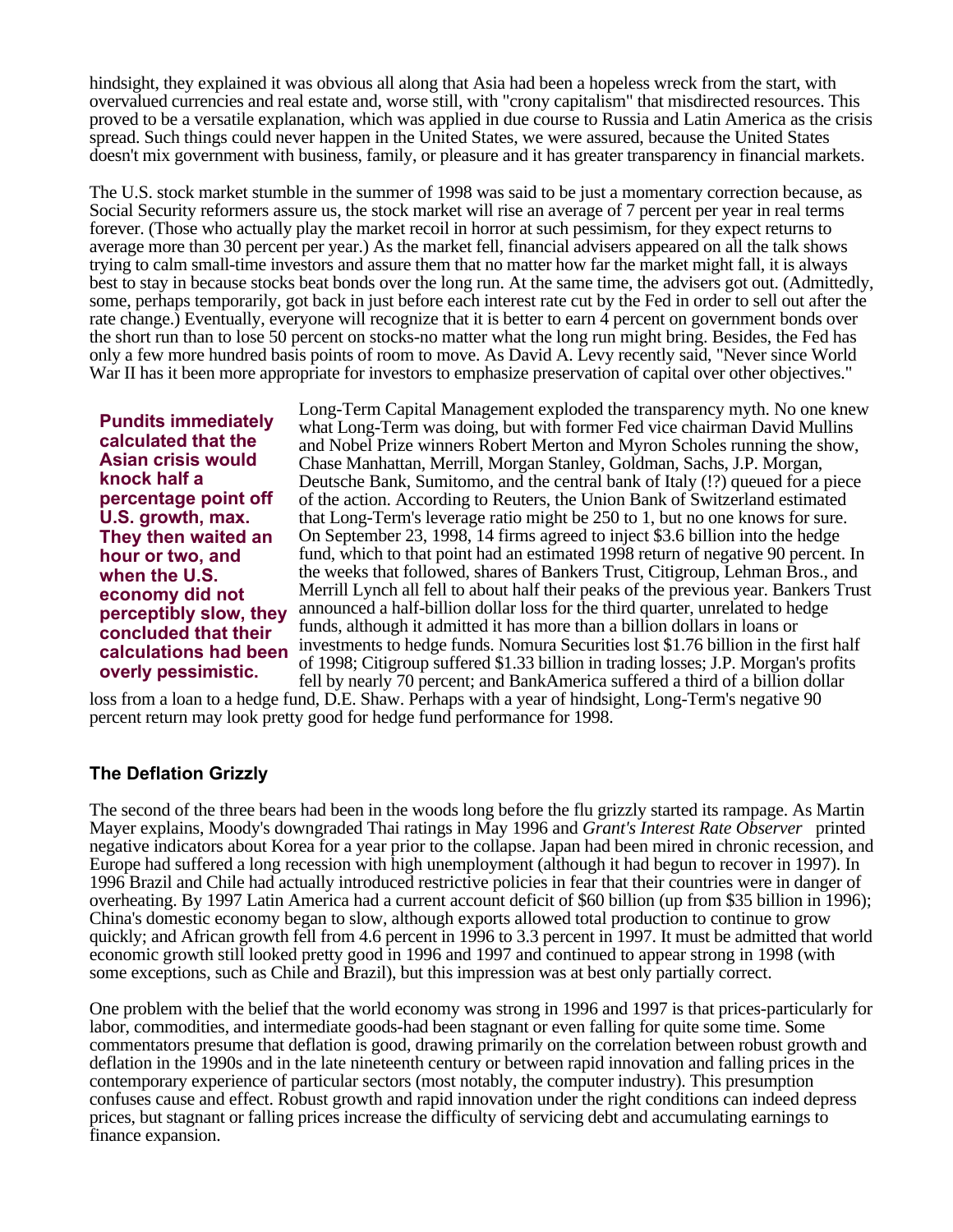World primary commodity prices fell by 2.5 percent in 1992 and 3.5 percent in 1993. Nonfuel commodity prices fell by 1.3 percent in 1996, by 3.7 percent in 1997, and by a projected 7.4 percent in 1998. Fuel prices fell by 0.3 percent over the decade of the 1980s and by a projected 0.1 percent during the 1990s. By September of this year, *The Economist's* all-items commodity price index had fallen by 30 percent since mid 1997—to its lowest level in 25 years. Agricultural raw materials prices fell by a whopping 10 percent in both

1996 and 1997. Manufactures prices in developing countries fell by 1.2 percent during the 1980s and by a projected 0.1 percent in the 1990s; in the developed economies, manufactures prices fell by 3.6 percent in 1996 and by 5.7 percent in 1997. Throughout 1997 unit labor costs fell in the United States, Japan, Germany, and France. The GDP deflator has been consistently below 2 percent for the major industrialized countries since 1994-in other words, sufficiently low that one might suspect that official inflation is nothing more than a measurement error. What is ironic is that central banks around the world have only in the last few weeks given up fighting a battle against a non- existent problem, all the while **this investment was** aiding and abetting the true enemy—deflation.

The second problem with the belief that the world economy was strong in 1996 and 1997, related to the first, is the tremendous buildup of capacity around the world. Robust growth in the past few years has been to a large extent investment-driven—especially in Asia and the United States. For example,

**High investment is, of course, a good thing—as long as the demand for final products is sufficiently high. However, much of oriented toward production for export, which requires rapid world growth to validate it.** 

investment as a percent of GDP over the first half of the 1990s averaged 35 percent in China, 39 percent in Malaysia, 37 percent in Korea, and 41 percent in Thailand (the U.S. case is examined separately below). High investment is, of course, a good thing-as long as the demand for final products is sufficiently high. However, much of this investment was oriented toward production for export, which requires rapid world growth to validate it.

With stagnant demand in Japan, fiscal austerity in most of the developed world, reduction of the number of high-paying middle management positions through downsizing and relatively stagnant wages in the wealthy nations, substitution of low-wage labor in developing countries for high-wage labor in developed countries, and spread of the Asian flu to Russia and some Latin American countries, it becomes increasingly evident that the investment boom led to the creation of excess capacity relative to world demand by consumers and government. (Phillips has just announced it will close a third of its plants around the world due to overcapacity—and this is before the U.S. recession has hit.) If world output growth slows to 1.5 percent in 1998 and 1.7 percent in 1999, as projected by J.P. Morgan, investment will, indeed, prove to have been excessive.

### **The Grizzly Surplus**

The last of the three bears is the U.S. budget surplus and private sector deficit. As Wynne Godley has been arguing for some time, the Clinton-era expansion is unusual because of the extent to which expansion has been financed by private borrowing and the size of the private sector deficit—which is now larger as a percentage of GDP than at any time during the last 35 years. Godley argues that given the fiscal surplus and the trade deficit, the U.S. economy can continue to expand only as long as the private sector deficit increases; as soon as private expenditure stops rising relative to income, the boom will end. Since consumer debt is already at record levels, consumer saving has fallen to depression levels, and market "corrections" are wiping out financial wealth, it is highly unlikely that firms can look to consumer demand to be a source of the spending that would be required to turn around the financial situation of firms.

Many commentators have presumed that the movement toward a fiscal surplus fueled the boom, but as Papadimitriou and I have argued, this is another presumption that reverses cause and effect. Economic booms generally do reduce fiscal deficits (through the automatic stabilizers), but the reduction then acts as a fiscal drag on the economy. It is not surprising that the official announcement of the surplus achieved in the last fiscal year comes precisely as commentators finally are recognizing signs that the economy is slowing. The pundits, as usual, are behind the curve. Recent consumer surveys and earlier business surveys indicating a sharp drop in confidence have sent analysts scrambling to explain the incongruity between this pessimism and an economy that still appeared to them to be neither too hot nor too cold. Why the sad faces, they argue. Goldilocks has only lost a couple of legs and arms.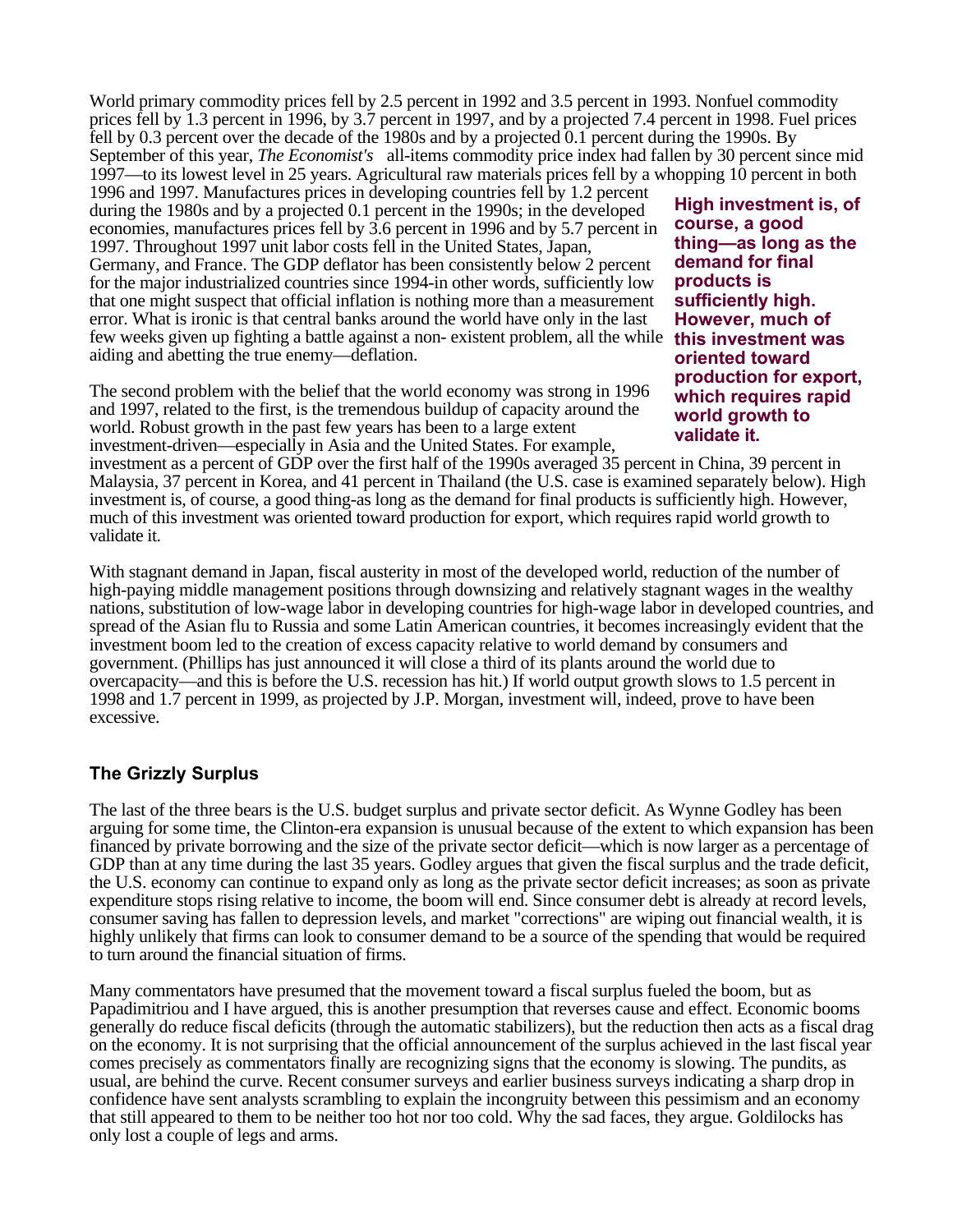The huge grizzly that will gobble up the last bits of our poor Goldilocks is the U.S. budget surplus. It is sheer folly to attempt to maintain a budget surplus in the face of a looming world crisis-which many commentators, including President Clinton, have already admitted is the worst since the 1930s. The obvious solution is to abandon the commitment to a surplus, which is depressing income and sucking profits out of the economy. Our president insists that a surplus be "set aside" to rescue Social Security in preparation for the baby boomers' retirement. But, as John Macon of the American Enterprise Institute rightly argued, "I don't think many voters are lying awake worrying . . . about running out of money to pay social security in the year 2020. I think you'd find most people saying I'd really rather have a job tomorrow so let's get the government going on some stimulus packages."

The United States, together with the world's other industrial powers, must put together a plan that would lower interest rates, increase government spending, and target tax cuts to low-income consumers. Such a plan would help to counter the threat of worldwide deflation and could put the world's economy back on track for renewed growth.

### **Bibliography**

Bruno, Michael, and William Easterly. 1996. "Inflation and Growth: In Search of a Stable Relationship." *Federal Reserve Bank of St. Louis Review,* May/June.

Godley, Wynne, and Jan Kregel. 1998. "Levy Bulletin on the Real Effects of the Asian Crisis." Policy Briefing Paper. Annandale-on-Hudson, N.Y.: The Jerome Levy Economics Institute.

International Monetary Fund. 1998. *World Economic Outlook.* Washington, D.C.: IMF.

Mayer, Martin. 1998. *The Asian Disease: Plausible Diagnoses, Possible Remedies.* Public Policy Brief no. 44. Annandale-on-Hudson, N.Y.: The Jerome Levy Economics Institute.

O'Brien, Timothy L., and Laura M. Holson. 1998. "A Hedge Fund's Stars Didn't Tell, and Savvy Financiers Didn't Ask." *New York Times,* October 23, A1, C22.

Papadimitriou, Dimitri B., and L. Randall Wray. 1996. *Targeting Inflation: The Effects of Monetary Policy on the CPI and Its Housing Component.* Public Policy Brief no. 27. Annandale-on-Hudson, N.Y.: The Jerome Levy Economics Institute.

———. 1998. "The Fed Should Lower Interest Rates *More* ." Policy Note 1998/5. Annandale-on-Hudson, N.Y.: The Jerome Levy Economics Institute.

Rynecki, David. 1998. "Banker's Trust \$488 Million Loss Shows Wall Street's Vulnerability." *USA Today,* October 23, B1.

United Nations Conference on Trade and Development. 1998. *Trade and Development Report* , 1998. New York: United Nations.

Welling, Kathryn. 1998. "Prozac, Please: An Interview with David A. Levy."*Barron's,* October 26.

Ypsdie, John, and Bob Edwards. 1998. "How to Spend the Budget Surplus." *NPR Morning Edition* , October 29.

#### **Related Publications**

For Levy Institute research on this subject, see:

David Alan Aschauer, *How Should the Surplus Be Spent?* Policy Note 1998/2

Wynne Godley and Jan Kregel, *Levy Bulletin on the Real Effects of the Asian Crisis,* March 11, 1998 Jan Kregel, "Derivatives and Global Capital Flows: Applications to Asia," Working Paper No. 246, August 1998

Jan Kregel, "East Asia Is Not Mexico: The Difference between Balance of Payments Crises and Debt